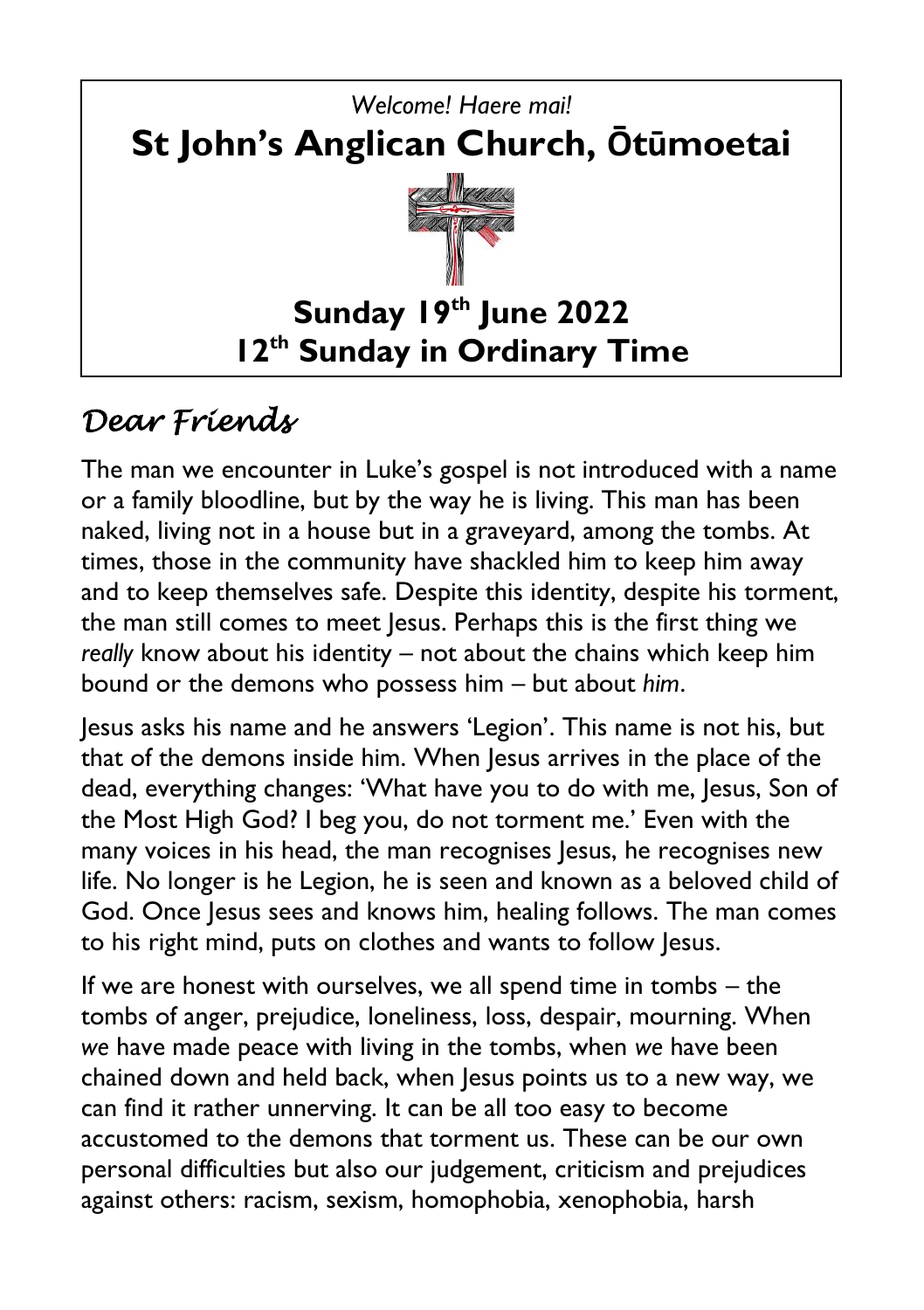judgements on anyone who is different. The list is legion. It is not God's way that we dwell in such places. God imbued us with dignity and worth and purpose and calls us to discover the same in others.

There are many things we cannot change in our own lives and in the lives of others. The key point is how we approach difficulties and difference, how we adjust and accept the way things are. When we make peace and overcome attitudes that deny life to others in our church and in our society, then we can embrace the healing, hope and wholeness Jesus offers. Here are a few lines from Sunday's first hymn:

We are many, we are one, and the work of Christ is done when we learn to live in true community…

All division is made whole, when we honour every soul, find the life of God in every you and me…

Arohanui,

# *Sue (Vicar)*

### **WORSHIP THIS SUNDAY: 19th June 2022**

### **Sentence**

God anointed Jesus of Nazareth with the Holy Spirit and with power; and he went about doing good and healing all who were oppressed by the devil, for God was with him.

*Acts 10:38*

**Collect**

**God of liberation, you free us from the chains that bind us; may you re-clothe us in our rightful mind, and send us to share your love with those around us; through Jesus Christ our Liberator, who is alive and reigns with you, in the unity of the Holy Spirit, one God, now and for ever. Amen.**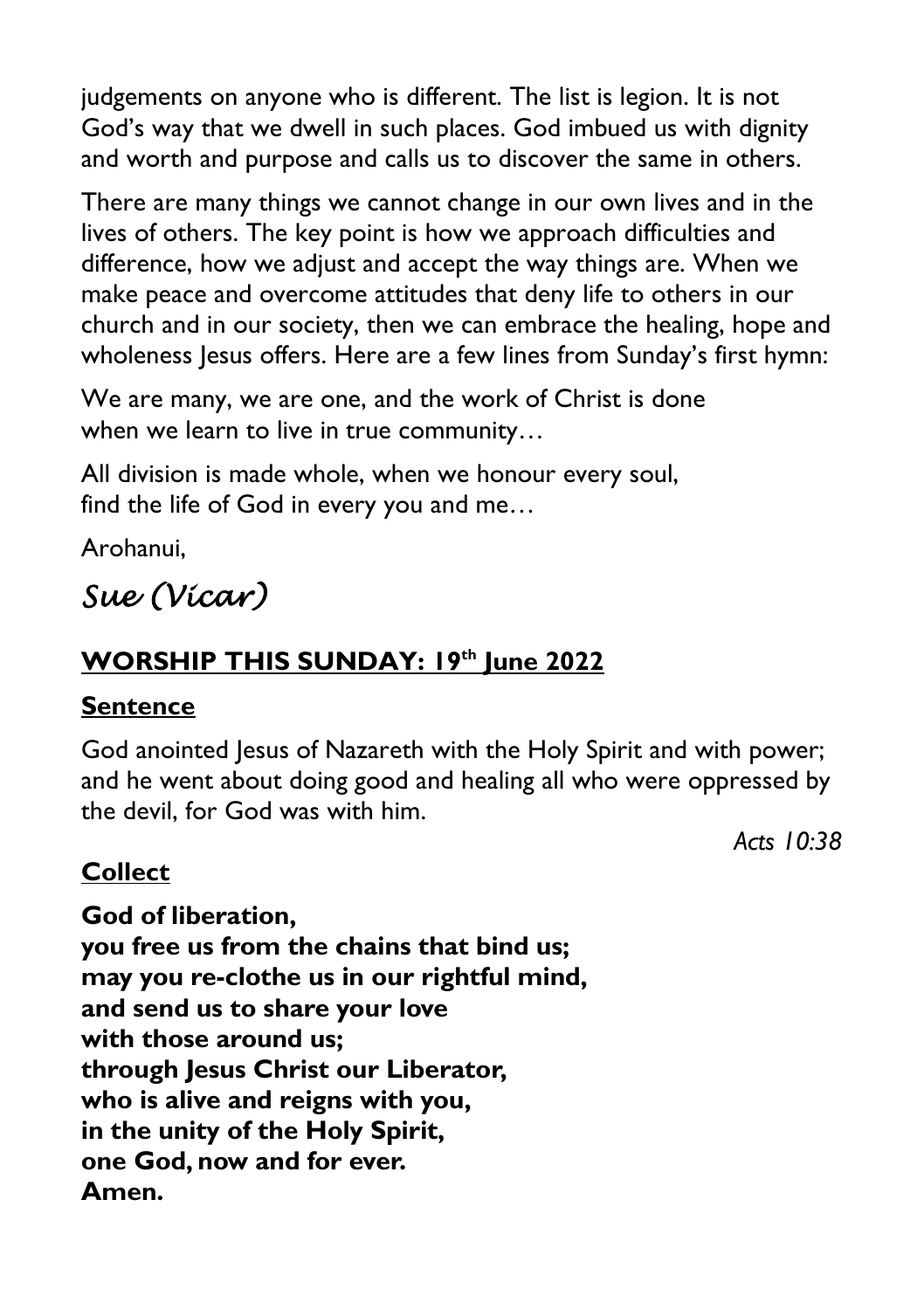| I <sup>st</sup> Reading | Isaiah $65.1-9$   |
|-------------------------|-------------------|
| $2nd$ Reading           | Galatians 3.23-29 |
| <b>Gospel</b>           | Luke 8.26-39      |

### **Prayers of the People**

We pray for the Anglican Indigenous Network and for the people of the Greater Hastings Parish and their clergy.

We pray for those in need especially those who ask for our prayers: Colin, Shirley.

# Word and Light **OUR PARISH MAGAZINE**

The theme for the next edition will be **Stars***.* Articles on other topics are also welcome. Photos add interest. Please send your contributions to Lynda, the Parish Administrator, by **4 th July 2022**. Remember that, to keep readers' attention, your articles should not be too long *(up to around 700 words).*

### **LAY MINISTRY LICENCES**

At the Vicar's request and with Vestry's support, the Bishop has granted Lay Ministry Licences to Angela Stensness and Tim Cross for the leading of worship in the absence of a priest and for preaching. For Angela this is in addition to her licence for Children & Families ministry. Most of you will have heard Angela preach already. Tim has solid experience of preaching in the Anglican tradition in his previous parish. It is good to welcome them to the ministry team: the purpose is to ensure greater variety and resilience.